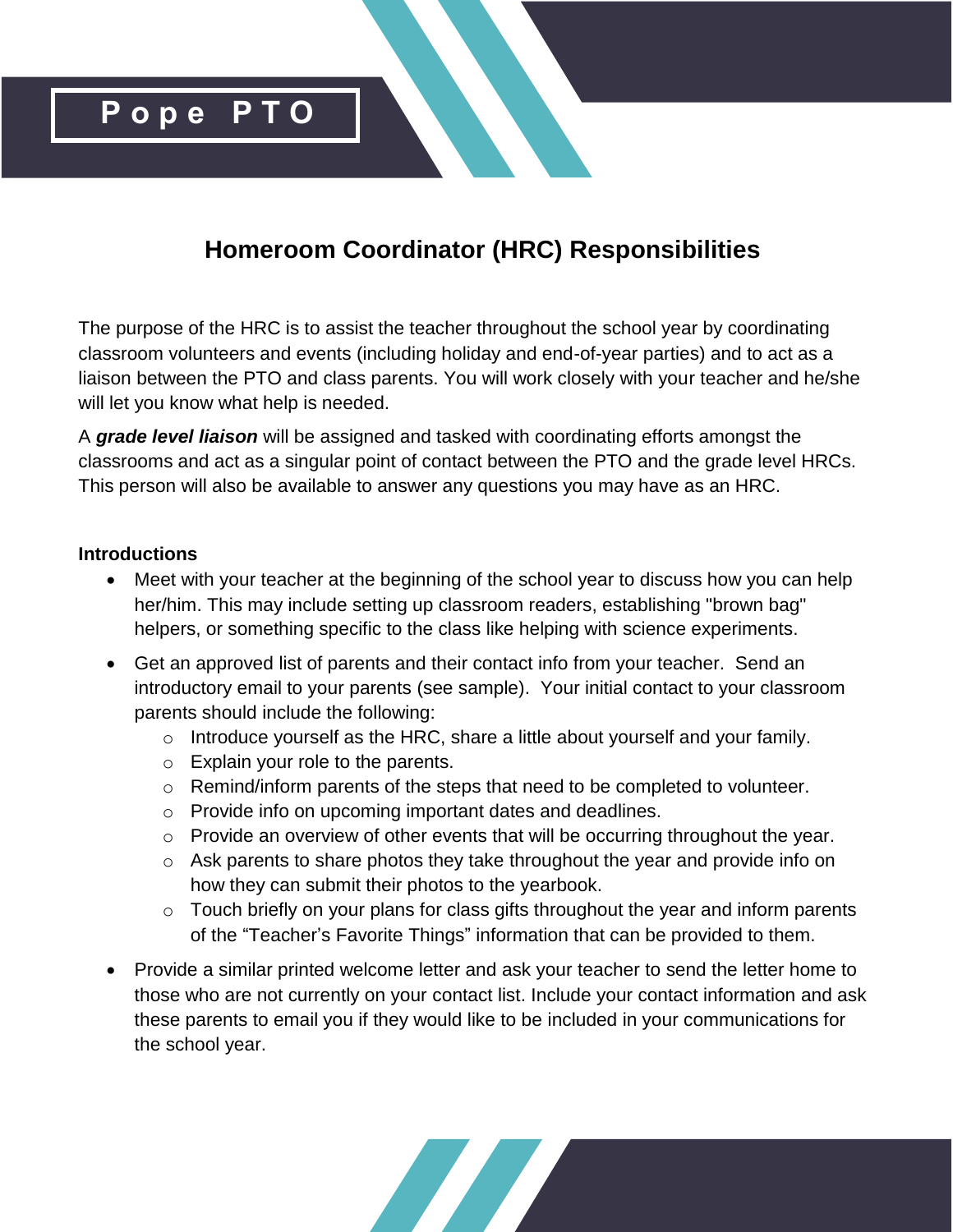## **Volunteers & Scheduling**

- Create sign-ups for any help that the teacher may need. Although you are the HRC, you are not expected to do all the work! Many parents (and other relatives) have signed up to help and are anxious and willing to participate in their child's class.
	- $\circ$  Set up the appropriate sign-ups with enough time for parents to plan their schedules to be able to help.
	- $\circ$  Include specific instructions for what they will be doing, when they will need to be at the school, time commitment, location they need to report to and what supplies, if any, are needed.
	- o Send the sign-ups out to the class parents, remembering to copy your teacher.
	- o Please utilize as many volunteers as possible.

Remind volunteers to sign in at the front desk with a valid photo ID wear the volunteer name tag where it is visible at all times.

### **Communication**

- Please remember communication is the most *critical* component of this role. Communicate with your teacher and your parents on a regular basis. Make every effort to respond to parent correspondence in a timely, clear, concise, and friendly manner.
- Some teachers like to reach out for help, while others may not ask for it. Periodically remind them that you are there for them. If you haven't heard from your teacher in a few weeks, send them an email asking if they need anything. Any help we can provide gives them more time to focus on teaching our kids.
- Send out weekly or bi-monthly communications to your class reminding them of upcoming events, class needs, and volunteer opportunities/sign-ups.
- Include your teacher in your communications by CC'ing them on ALL emails so they know what you are communicating to the class.
- Always BCC the parents in your class.

### **Coordination**

- In addition to anything your teacher may ask you to communicate to your class parents, you may receive information from the PTO or your grade level liaison to include as well.
- Any questions that you or parents in your class have about classwork and/or the classroom should be directed to your teacher.